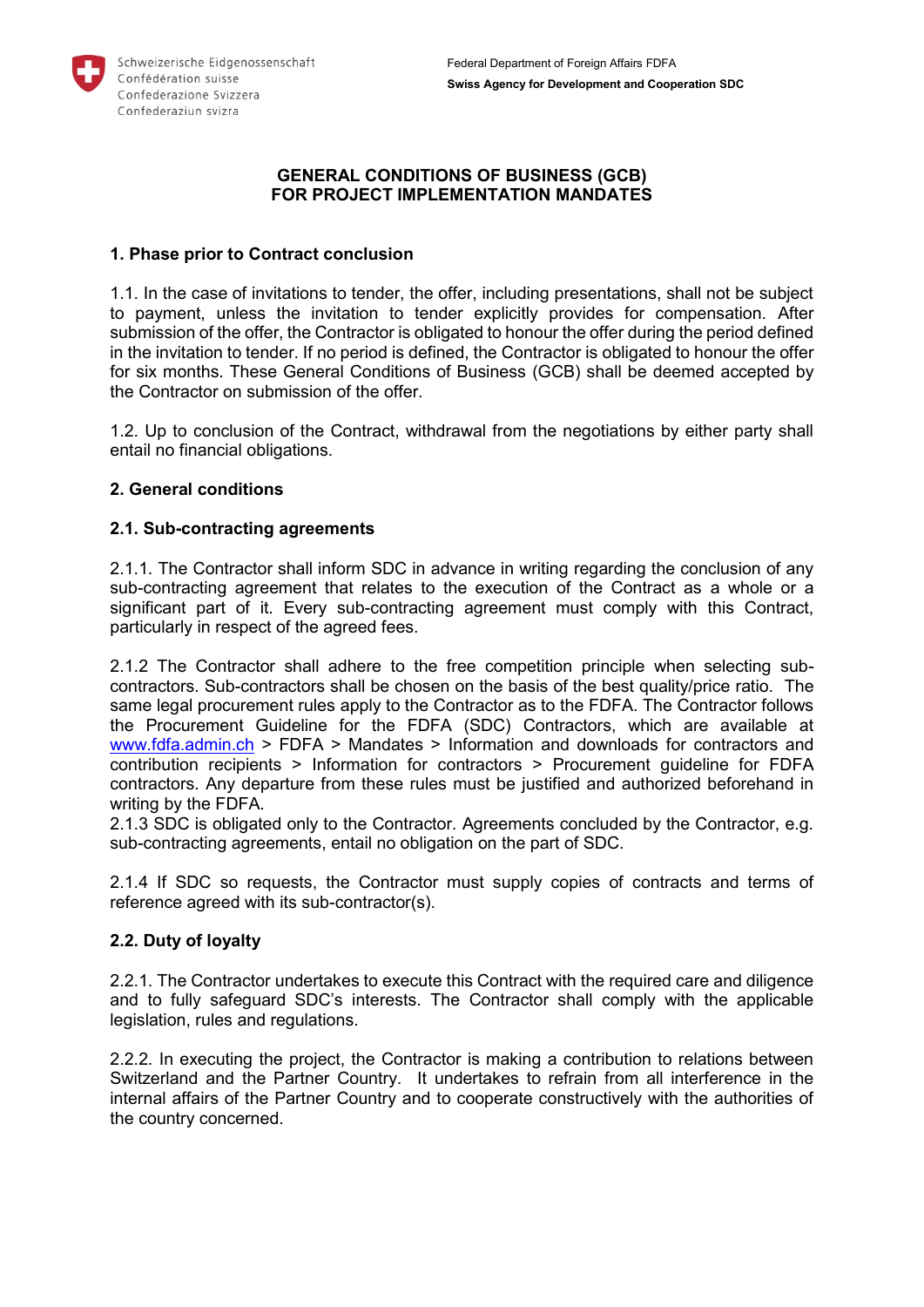2.2.3. The Contractor and its project staff undertake not to engage in accessory activities, either paid or unpaid, which might be detrimental to the execution of the Contract and to relations between SDC and the Partner Country.

2.2.4. The Contractor undertakes to inform SDC of any suspected incidence of corruption.

## **2.3. Applicable provisions**

The Contractor undertakes to comply with the applicable laws of Switzerland and the host country, as well as the standards governing this Contract. It undertakes to adhere to the employment principles as well as the relevant national and thematic strategies of the Federal Department of Foreign Affairs (FDFA) and SDC in the execution of this Contract, and to respect the related Project Agreement between SDC and the Partner Country.

For services provided in Switzerland within the framework of contract performance, the Contractor shall comply with the provisions of Swiss environmental law applicable at the place of performance, namely the Environmental Protection Act (EPA)1, the Waters Protection Act (WPA)2, the Nature and Cultural Heritage Act (NCHA)3, the Forest Act (ForA)4 and the Chemicals Act (ChemA)5, as well as the ordinances based thereon.

For services provided abroad within the framework of contract performance, the Contractor shall comply with the environmental protection provisions applicable at the place of performance, but at least with the agreements on the environment in accordance with Annex 2 of the PPO<sup>6</sup> that are relevant for the service provider's performance.

**The Contractor is obliged to contractually impose the requirements above on any third party.**

**If the Contractor or one of the third parties violates obligations concerning the environmental law, the Contractor shall be liable to pay a contract penalty unless it proves that it is not at fault. The penalty shall amount to 10% of the total remuneration per violation, but no more than CHF 100,000 in total. Payment of the contract penalty shall not release the Contractor from compliance with this obligation.** 

## **2.4. Liability**

2.4.1. The Contractor shall be exclusively liable for the conduct of its auxiliary personnel and sub-contractors [pursuant to the Swiss Code of Obligations (SCO)].

2.4.2. The Contractor shall not be liable to SDC for damage arising as a result of force majeure or unpredictable events.

## **2.5. Consortium**

Should SDC conclude the Contract with several Contractors (consortium), all parties must sign, having first designated a person to represent the consortium vis-à-vis SDC. The representative is expressly authorized to act for and on behalf of the consortium members. The consortium members shall be jointly and severally liable.

 $\overline{a}$ 

 $1$  SR 814.01 <sup>2</sup> SR 814.20

<sup>3</sup> SR 451

<sup>4</sup> SR 921.0

<sup>5</sup> SR 813.1

<sup>6</sup> SR 172.056.11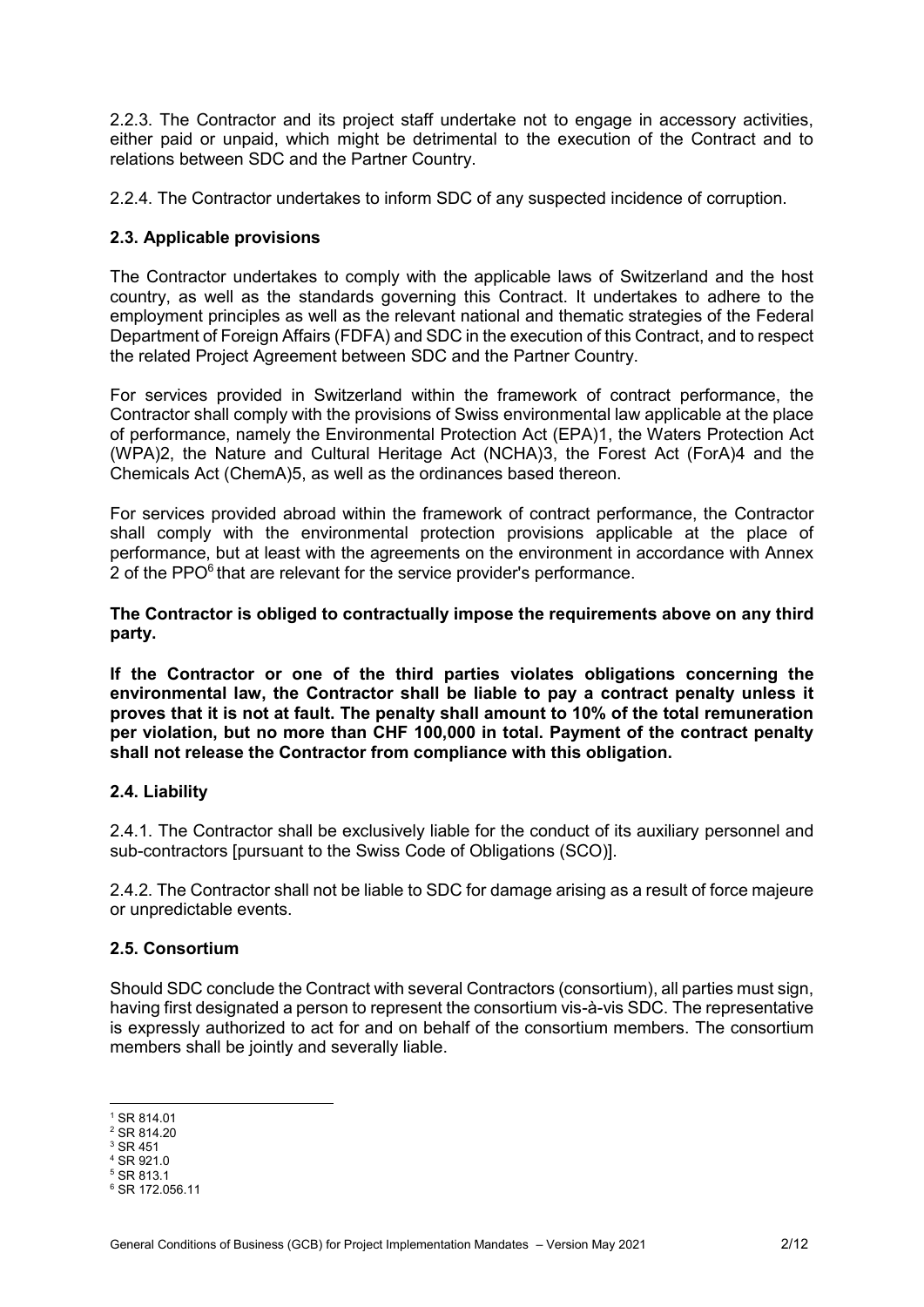# **2.6 Communication, visual identity**

The Contractor must at all times clearly state that it is acting within the framework of Swiss international cooperation and humanitarian aid. Official publications must refer to the project as an "SDC project implemented by the Contractor" and comply with the Swiss federal administration Corporate Design guidelines. These guidelines are available at www.bk.admin.ch> Dokumentation > CD Bund , from the Field Office as well as from the SDC Unit in Bern.

# **2.7 Transfer of the Contract or claims arising from it**

The Contractor may not transfer or pledge neither the Contract nor any claims arising from it.

## **2.8 Keeping of documents**

The Contractor undertakes to keep all documents for 10 years after completion of the project.

## **3. Collaboration between the SDC and the Contractor**

3.1. SDC may act through a Field Office, which may represent it in the Partner Country.

3.2. In performing the Contract, the Contractor shall receive instructions only from SDC or its representatives as specified above. SDC shall also be responsible for all decisions relating to the project concept (its integration with the national programme, objectives of new phases, assessments, continuation or termination of the project, etc.). The Contractor shall contribute to the elaboration of appropriate solutions and make proposals on changes to the concept if necessary.3.3. If the mandate is concerned with administered project funds, the Contractor shall designate a Project Manager responsible for maintaining professional relations with SDC and providing regular information on the progress of the mandate.

3.4 The Contractor must immediately inform SDC in writing of any exceptional circumstance arising from the execution of the Contract which might jeopardize its completion and/or result in a significant change in its objectives. In the event of imminent risk of irreparable damage, the necessary preventive measures shall be taken immediately.

3.5. The Contractor shall designate its Project Manager in the Partner Country (hereafter referred to as "the Project Manager")

3.6. The head of the Field Office (hereafter referred to as "the Coordinator") and the Project Manager undertake to support, advise and inform each other with regard to project-related issues and general questions relating to Switzerland's international cooperation activities in the Partner Country.

3.7. The Contractor shall be responsible for the safety of its project staff and for setting up an appropriate security management system. In particular, the Contractor is responsible for implementing the minimum security requirements and, if necessary, taking any additional measures required by the context. In the event of a crisis situation (war, civil unrest, natural disaster, danger to experts' lives, etc.), the Project Manager shall immediately contact the Coordinator. The Coordinator shall inform the nearest Swiss representation. In the absence of any local Field Office, the Project Manager shall inform the nearest Swiss representation of the security conditions and any measures already taken. In the event of a crisis situation, the Coordinator may at any time order the withdrawal of the Contractor's staff for security reasons.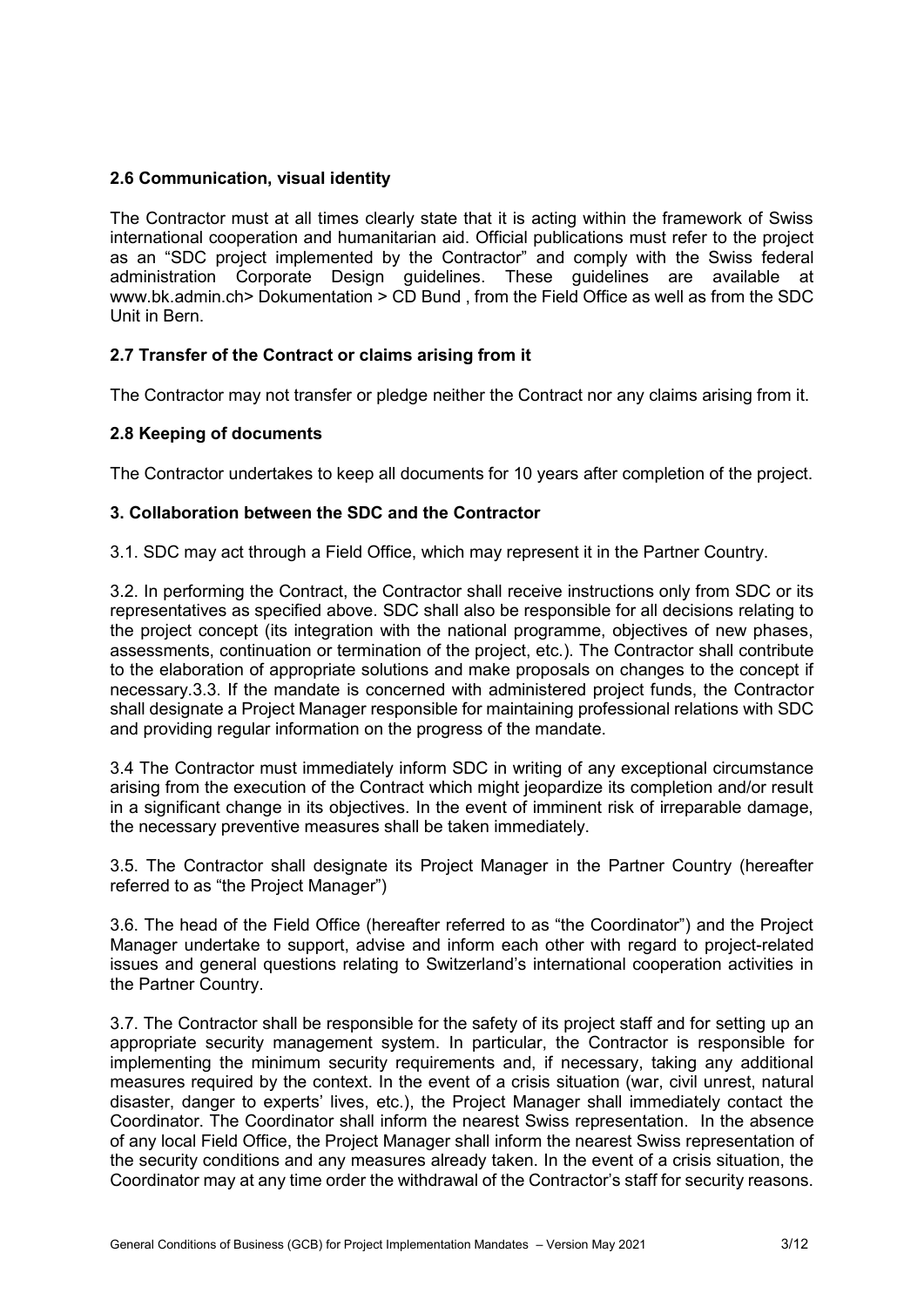If possible, the Project Manager shall be consulted before the order is given. The Contractor undertakes to comply with the Coordinator's instructions. SDC shall provide assistance in withdrawing the Contractor's staff. However, the Contractor remains responsible for the safety of its personnel until completion of the withdrawal.

3.8. SDC shall support the Contractor, its personnel on assignment abroad and their families in the following areas:

- procurement of the necessary documents for travel to and from, and residence and employment in, the country of assignment,
- import, export and customs formalities for personal effects and material required for the project,
- emergency withdrawal,
- free access to the principal project locations, and
- access to other organizations and information.

### **4. Project personnel**

4.1. The Contractor shall be responsible for the recruitment of project personnel. The recruitment process shall be based on the principles of transparency and fair competition. Objective criteria shall be used when making the final decision. The Contractor shall hire only carefully selected employees who have appropriate training and qualifications. It shall favour applications from the under-represented sex in order to achieve an equitable staff balance. Upon request, the Contractor shall submit to SDC for perusal copies of contracts with personnel living abroad and with local project management.

Any changes in scientific and managerial staff as featured in the budget must first be approved by SDC.

4.2. The Contractor shall conclude written contracts of employment with project personnel and follow the working conditions and safety regulations.

For services provided in Switzerland within the framework of contract performance, the Contractor shall comply with the workplace health and safety provisions and employment conditions applicable at the place of performance, the notification and authorisation duties in accordance with the Federal Act of 17 June 2005 on Measures to Combat Illegal Employment  $(IEA)^7$ , the provisions on the equal treatment of men and women in terms of equal pay. The employment conditions shall be deemed to encompass collective and standard employment contracts or, where no such contracts exist, the actual employment conditions customary for the location and occupation.

For services provided abroad within the framework of contract performance, the Contractor shall comply with the provisions applicable at the place of performance, but as a minimum with the Core Conventions of the International Labour Organization (ILO) $8$ .

4.3. The Contractor shall guarantee gender equality, in particular with regard to equal pay, terms and conditions of employment and workplace safety conditions. Overall, the employment

  $7$  SR 822.41

<sup>8</sup> ILO conventions: No. 29 of 28 June 1930 concerning Forced or Compulsory Labour (SR 0.822.713.9), No. 87 of 9 July 1948 concerning Freedom of Association and Protection of the Right to Organise (SR 0.822.719.7), No. 98 of 1 July 1949 concerning the Application of the Principles of the Right to Organise and to Bargain Collectively (SR 0.822.719.9), No. 100 of 29 June 1951 concerning Equal Remuneration for Men and Women Workers for Work of Equal Value (SR 0.822.720.0), No. 105 of 25 June 1957 concerning the Abolition of Forced Labour (SR 0.822.720.5), No. 111 of 25 June 1958 concerning Discrimination in Respect of Employment and Occupation (SR 0.822.721.1), No. 138 of 26 June 1973 concerning Minimum Age for Admission to Employment (SR 0.822.723.8), No. 182 of 17 June 1999 concerning the Prohibition and Immediate Action for the Elimination of the Worst Forms of Child Labour (SR 0.822.728.2).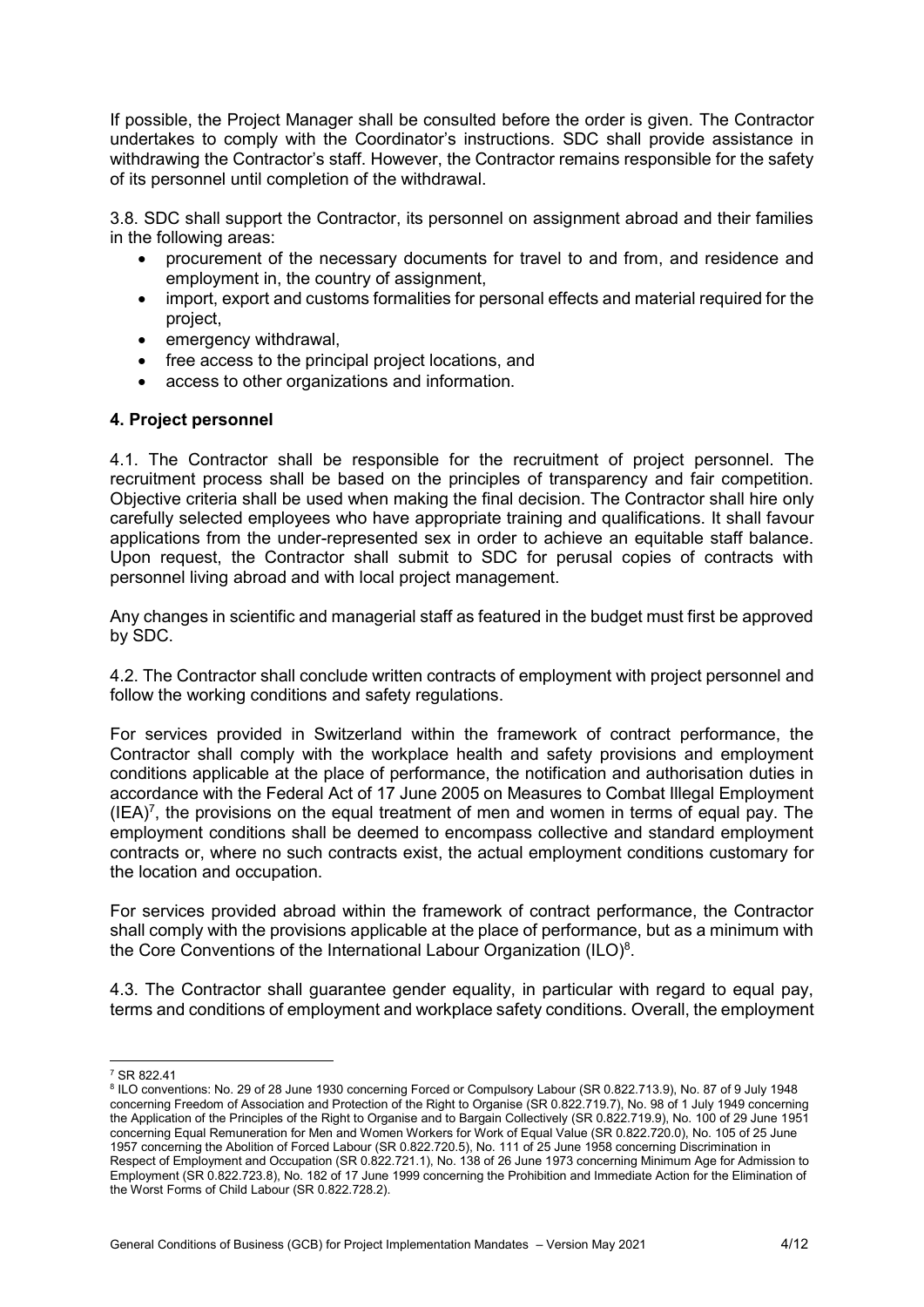conditions must not be more favourable than those offered by SDC, and must provide for adequate social benefits (insurance, vacation, etc.).

4.4. The Contractor imposes the obligations according to art. 4.2. and 4.3. contractually on third parties.

4.5. If the Contractor does not comply with the obligations according to art. 4.2., 4.3. or 4.4., a contractual penalty shall be charged if the Contractor cannot prove that it is not at fault. The penalty per breach amounts to 10 % of the total value, maximum however CHF 100'000.-.

4.6. SDC shall bear the cost of training project personnel to the extent it considers this to be essential, and in compliance with the budget.

4.7. The Contractor shall be responsible for its personnel and for ensuring that they respect the laws of the Partner Country, refrain from any interference in local politics, and in no way whatsoever engage in activities that harm relations between Switzerland and the Partner Country.

## **5. Material**

5.1. The Contractor acting in their own name shall be responsible for purchasing the project material including project vehicles and IT material (hereinafter referred to as 'material') defined in the budget for the account of SDC or the Partner Country, in accordance with the provisions of this Contract and the Project Agreement unless otherwise specified in the contract. Invoices must be addressed to the Contractor. Thereby, the SDC shall decide upon possible country-specific registration terms (e.g. project vehicles).

5.2. The Contractor is responsible for procuring the material. When procuring material, the Contractor shall observe the principles of free competition and transparency and order material from the supplier that offers the best price/performance ratio, with due consideration of delivery times and guarantees.

The provisions stated under art. 2.1.2 apply.

5.3. The properties and quality of the material must meet the effective requirements of the project. At the request of SDC, the Contractor must provide information on the technical and financial attributes of the procured material. The Contractor shall request information from the Field Office with regard to the type of material used in other Swiss projects in the same country, as well as the maintenance facilities.

5.4. The Contractor shall take all necessary precautions, in particular with regard to prepayments and guarantees.

5.5. Rebates, discounts and the like shall be regarded as cost reductions and must be declared as such. Cost allocation for use of material or amortization is not permitted, as far as the material is financed by project funds. The same applies to material, which was procured in previous phases of the project and financed by project funds.

5.6. The Contractor is the owner of the material provided there are no other contractual provisions (e.g. rental of material). If there is a breach of contract, in particular an infringement of the rules under art. 5.7 and 5.8, or any other risk to the material, the Contractor agrees to transfer upon written request from the SDC any ownership purchased via project funds to the SDC or another organisation. The Contractor is obliged to make this transfer immediately and to draw up a handover protocol for the material.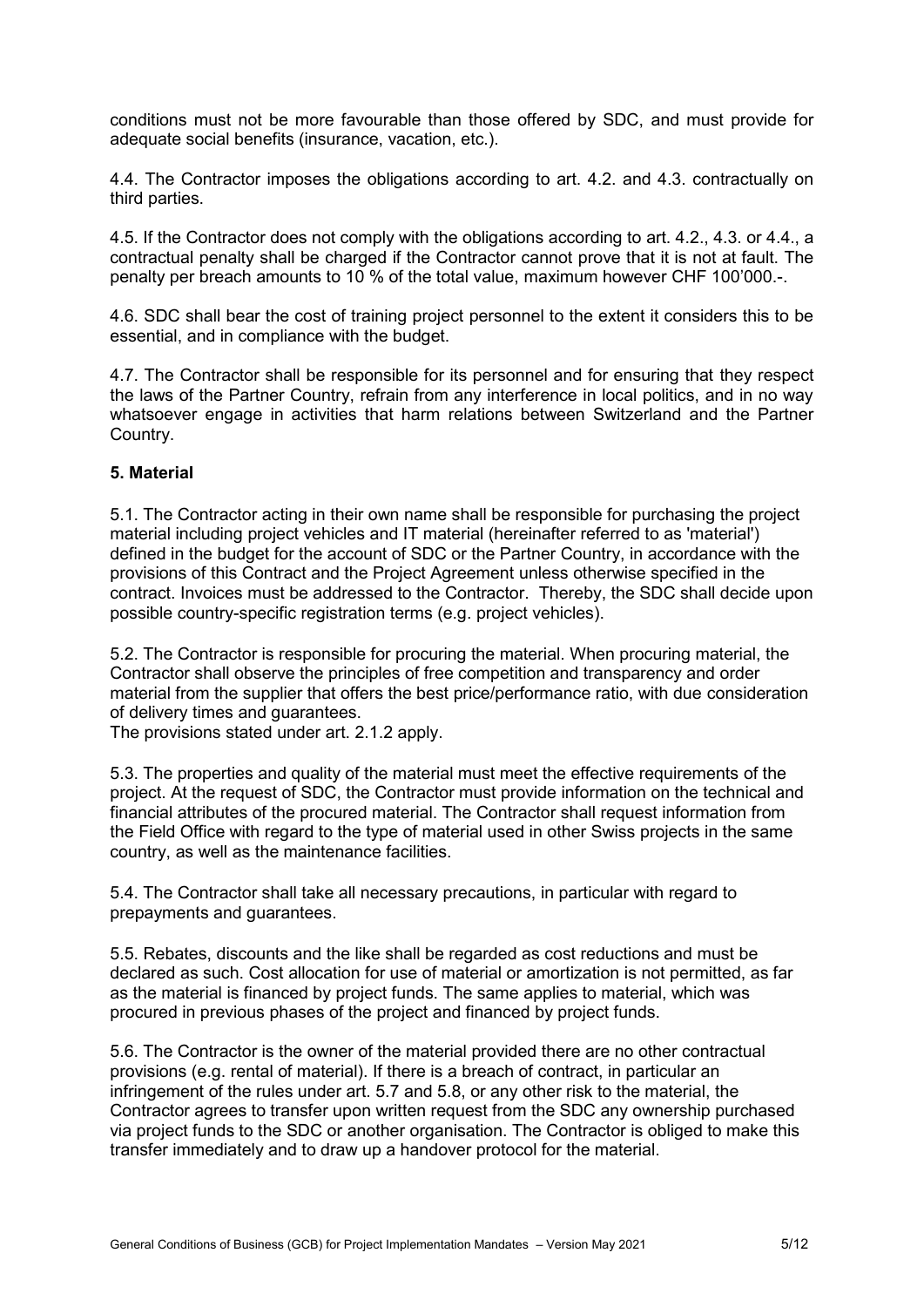5.7. The material must be handled with care and, to the extent that it is financed by project funds, be used for the project only. The Contractor shall keep a detailed inventory of the material. The use of diplomatic licence plates (CD) for vehicles is not permitted.

5.8. The Contractor is responsible for importing and registering the material and ensures that it is used in accordance with the law and contractual provisions. The Contractor is also responsible for keeping vehicle logbooks. The Contractor shall immediately notify the SDC of any exceptional circumstances in relation to importing, registering and/or using the material (e.g. unforeseeable import taxes). For project vehicles, the provisions stated under art. 9 also apply.

5.9. Decisions regarding the sale of material must be made in agreement with SDC. The proceeds from such sales shall be credited to the project account. Sales must comply with local conditions and be concluded via written purchase agreement.

5.10. Unless otherwise agreed, on completion of the project, the Contractor shall hand over all the material and/or property purchased with project funds to the organisation(s) approved by the SDC and draw up a handover protocol for the material for the SDC and the organisation(s) involved.

# **6. Direct and indirect taxes, including VAT**

6.1. The Contractor knows and follows the applicable law. As a general rule, SDC mandates performed abroad fall within a framework agreement and/or project agreement providing for total or partial tax exemption. If, however, the competent authorities declare that project-related services or procurements of material are subject to taxation, the Contractor shall immediately inform SDC with a view to the necessary changes being made to the budget. Any changes to the budget are subject to examination and approval by the SDC.

6.2 If subject to taxation, the Contractor alone is responsible for paying taxes and other expenses, including VAT. For services provided by third parties which are subject to VAT, the Contractor shall make a pre-tax deduction.

## **7. Financial aspects**

## **7.1 Budget**

7.1.1. The overall budget shall be drawn up in accordance with the Annex to this Contract and is binding. It must contain:

- the budget for services (payment of services provided by the Contractor; see Budget Parts 1-3): this includes all services provided by the Contractor that are essential for implementation of the project; and
- the budget for administered project funds (see Budget Part 4); it must be shown in Swiss francs or, if in another currency, with indication of the exchange rate.

7.1.2. The lump-sum amounts may not be increased. In the event of changes to the budget, the same rates for fees shall apply as in the original budget.

7.1.3. The overall project budget comprises the budget as specified in Article 7.1 and the Annex of the same name, as well as the funds made available by third parties for implementation of the project. The overall budget is an integral part of the "Project Document" (Annex).

# **7.2 Accounts of the Contractor – external financial review**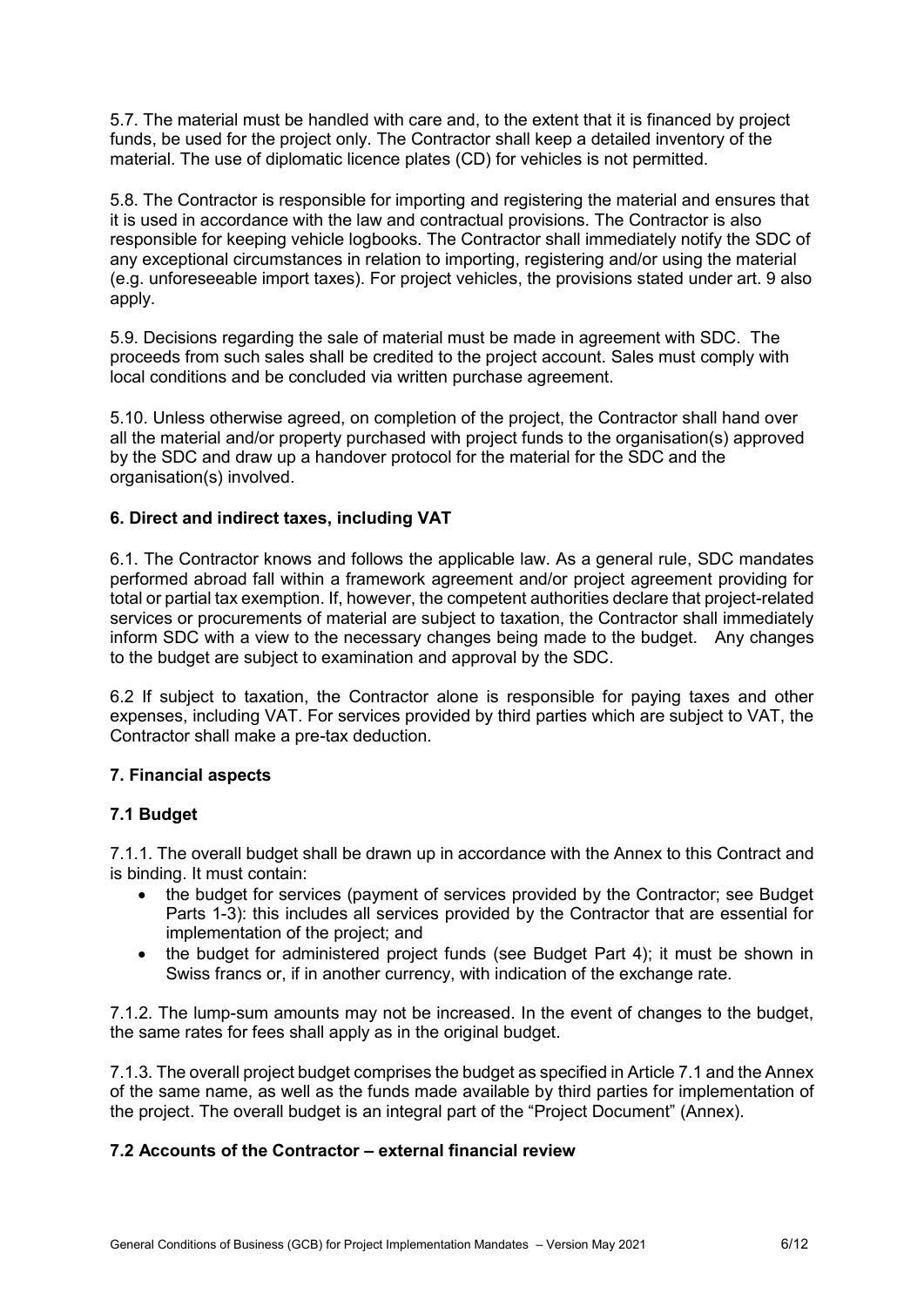7.2.1. The Contractor shall maintain consolidated accounts at its head office which shall include the accounts maintained at the project site as well as the accounts for all other activities.

7.2.2. If the Contractor's head office is in Switzerland, the accounts must comply with the relevant accounting principles of Swiss GAAP FER. In the case of non-profit organisations, Swiss GAAP FER 21, "Accounting Standards for Social Non-Profit Organisations" shall apply. If the Contractor's head office is not located in Switzerland, the corresponding national legal provisions and/or the requirements of International Financial Reporting Standards (IFRS) shall apply.

7.2.3. The project accounts are the subject of the external review. These accounts must be prepared at the Contractor's head office, and encompass all financial transactions that are carried out at the Contractor's head office for the project, as well as all income and expenditure associated with the implementation of the project in the Partner Country.

7.2.4. The project accounts shall be reviewed annually or on a periodical basis by a firm of auditors approved by SDC. The auditors shall examine the quality of the internal auditing system and the correctness of the accounting, and confirm that the involved resources have been deployed expediently, economically and in accordance with the declared objective of the project (based on the specifications concerning the external review of the project accounts at the head office of the contractual party).

7.2.5. The majority of the overall costs associated with the project are by nature incurred in the Partner Country, and thus have to be entered in the local project accounts, which must be audited on site by the local auditors according to the FDFA standard terms of reference.

7.2.6. The financial auditors shall therefore base their findings on the review and report of the local auditors, and shall draw attention to this fact in their own report (indicating the corresponding extent where deemed necessary).

7.2.7. Should any inaccuracies be identified in the accounts and should the Contractor fail to take the corrective measures which SDC regards as necessary, SDC shall suspend payments until the matter is resolved. Any expenses which do not meet the criteria of careful use of funds shall be paid by the Contractor.

7.2.8. The Contractor shall provide SDC with a copy of its business report upon request.

## **7.3. Local project accounting**

#### 7.3.1. Accounting organisation and internal audit

As a rule, the majority of the costs associated with the project are incurred on site in the Partner Country. This means that high requirements have to be placed on the personnel responsible for keeping the accounts, and it is necessary to ensure that the accounts are appropriately structured so that they can be kept completely and accurately. The on-site Project Manager of the Contractor thus bears a high degree of responsibility for ensuring that the accounts are kept in a transparent and accurate manner. It is the duty of the project management to actively supervise the local personnel and the local organisation. Here, it is essential to ensure that the accounting structure is suitable and the internal review system is effective and of the necessary quality (structure and processes, 4-eyes principle).

In this connection, the aspects of contracts, auditing of project material, compliance of social security contributions and VAT with the relevant legal provisions, and the suitability of the procedure for requesting and accepting offers, are of particular importance. The project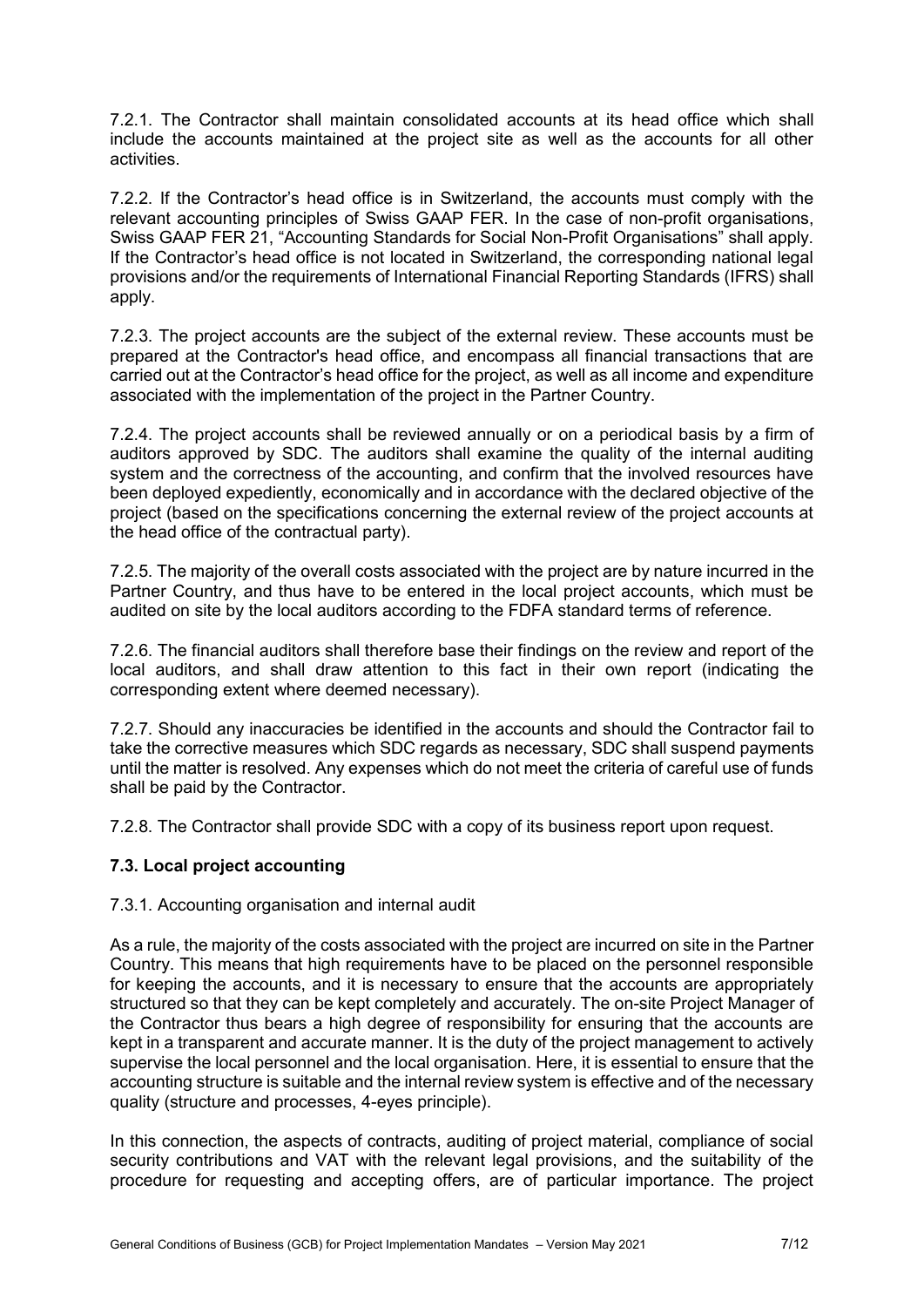management also has to pay sufficient attention to cash management. The purpose of these organisational aspects and prerequisites is to ensure that all financial resources deployed for the project are used circumspectly and efficiently.

## 7.3.2. Accounting and evaluation principles

The accounting and evaluation principles to be applied are another aspect of accounting in the Partner Country that has to be defined and monitored by the Contractor. This includes specifying the basis for converting the local currency into Swiss francs, the definition and methodology relating to the applicable principles for the cash basis of accounting, and the formulation of directives relating to tangible assets/inventories.

### 7.3.3. Local auditors

The Contractor is responsible for local audits. For the appointment of the local auditors by the Contractor, SDC expects the selection procedure to be implemented in co-operation with the local Field Office. For this purpose the Field Office may take account of its experience with local auditors or make the necessary enquiries. In any case, the selection of local auditors may only be made with the approval of the Field Office.

Local auditors must be fully independent of the project management, must possess the necessary professional qualifications and provide evidence of the necessary experience in auditing projects of non-profit organisations.

## **7.4. Bank Accounts**

7.4.1. SDC shall designate one of the following options (art. 3.1 of the contract):

- a) The Contractor shall open, at its head office location and in its name, an interestbearing account for the project into which the funds intended for the project shall be paid.
- b) SDC may request the Contractor to submit a bank guarantee once the latter has opened a bank account under the terms of art. 7.4.1, lit. a) above.
- c) SDC may, at the request of the Contractor, authorise the latter to manage a single account in its own name covering several projects.

7.4.2. In addition, the Contractor shall open a bank account in the Partner Country with a trustworthy financial institution. All funds transferred to the Partner Country by the Contractor must be deposited at the official rate of exchange recognised by the government of the Partner Country or, failing this, at a rate of exchange approved by SDC on the date of payment, or as foreign currency. The funds made available in this account must be used exclusively for the project. The Contractor shall take all measures necessary to guarantee the security of the funds and shall ensure, in particular, that such local bank accounts contain only such funds as are effectively required for implementation of the project.

7.4.3. The Contractor is obliged to submit an electronic bill to the FDFA, except for local Contractors of the FDFA representations abroad. Information on the electronic billing system is available at www.e-rechnung.admin.ch.

## **8. Operational reports**

8.1. Operational reports must contain information regarding the progress of the project and project-related activities, the extent to which the project objectives have been achieved and its impact, as well as an account of any problems and proposals for resolving them.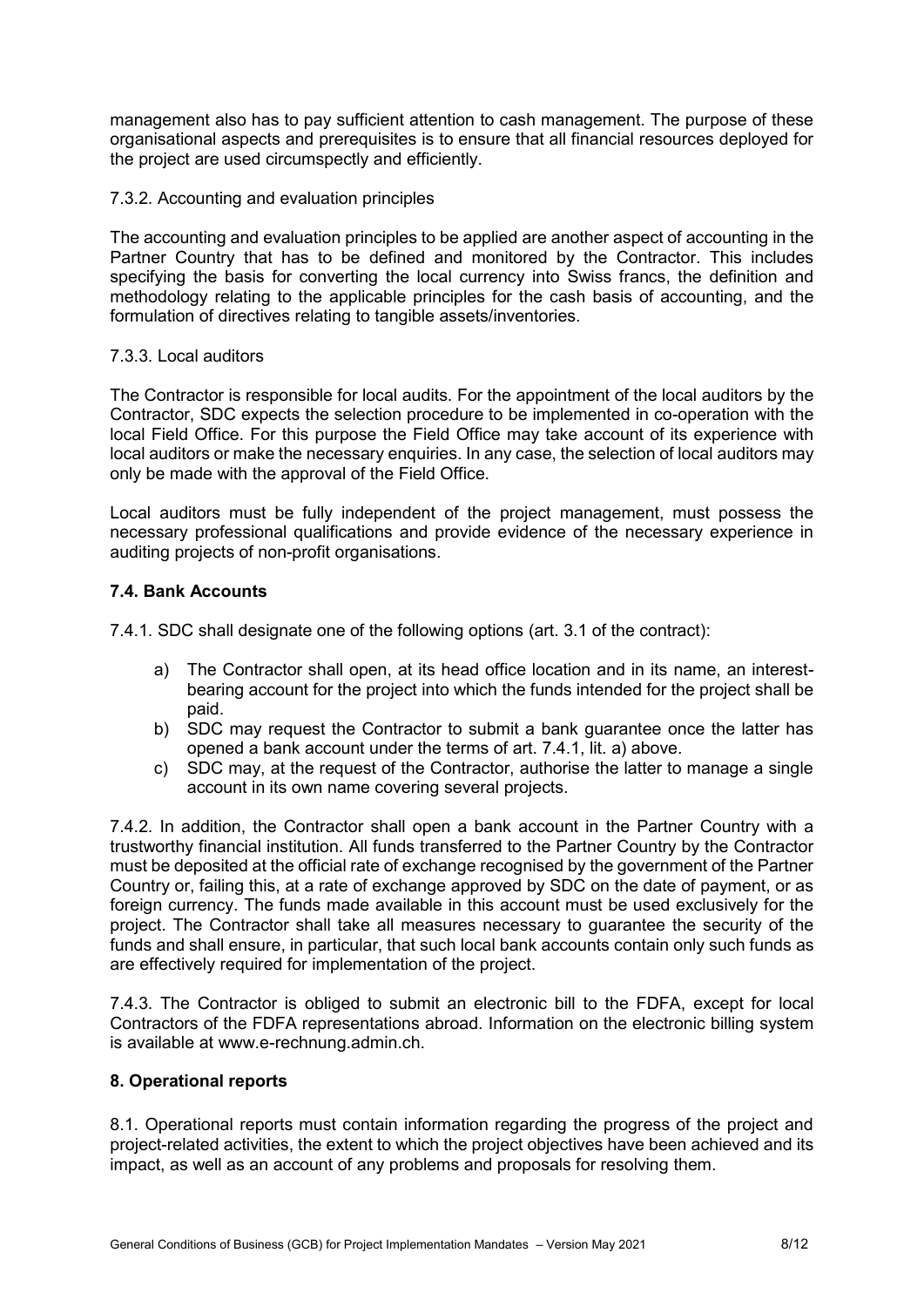8.2. The report must be drafted to be read by people who do not have scientific expertise. It must be fit for use and open to empirical verification. Issues not appropriate for a report intended for the government of the country concerned must be recorded in a separate report intended for SDC.

## **9. Insurance**

9.1. The Contractor shall ensure that its staff are insured against the economic consequences of illness, accident, invalidity and death, both in Switzerland and abroad, and that the obligatory social security premiums are paid. The costs shall be borne by the Contractor.

9.2. The Contractor shall, at its own expense, take out appropriate and adequate commercial liability insurance.

9.3. The Contractor shall be responsible for the insurance of project vehicles (including thirdparty and passenger insurance). Such insurance costs shall be borne by the project and are provided for in the budget.

9.4. All other insurance policies deemed necessary for the project shall be borne by the project and are provided for in the budget.

### **10. Remuneration**

#### **10.1. Fees**

10.1.1. Offers shall be presented on the basis of fee rates, which shall be calculated as follows:

- Services performed in the Partner Country shall be charged on the basis of a daily rate, one day consisting of 8 hours' work. Travel on business to and within the Partner Country shall count as working time.
- For uninterrupted assignments of more than two months in the Partner Country, monthly fees shall be payable.
- Services performed in Switzerland shall be charged on an hourly-rate basis. For business trips within Switzerland, three hours maximum may be charged per trip as working hours.

10.1.2. The Contractor shall provide the services at the agreed rates. Inflation and price rises shall be taken into consideration only in exceptional cases and by written agreement.

10.1.3. SDC shall pay the Contractor on the basis of the rectified budget. Fees shall be paid according to the documented hours worked, and other mandate-related expenses incurred by the Contractor shall be reimbursed.

#### **10.2. Other expenses (e.g. travel, accommodation, meals, etc.)**

If the Contractor is domiciled in a state which is a member of the OECD, then the reimbursement of expenses such as travel, accommodation and meals is regulated by art. 10.2.1 below. If the Contractor's domicile is located in another state, then the reimbursement is governed by art. 10.2.2 below.

10.2.1. Contractors domiciled in an OECD state

10.2.1.1. For business trips in Switzerland, the equivalent of 50% of a second class rail ticket may be charged without submission of a receipt. The actual cost of travel by public transport shall be refunded on submission of a receipt.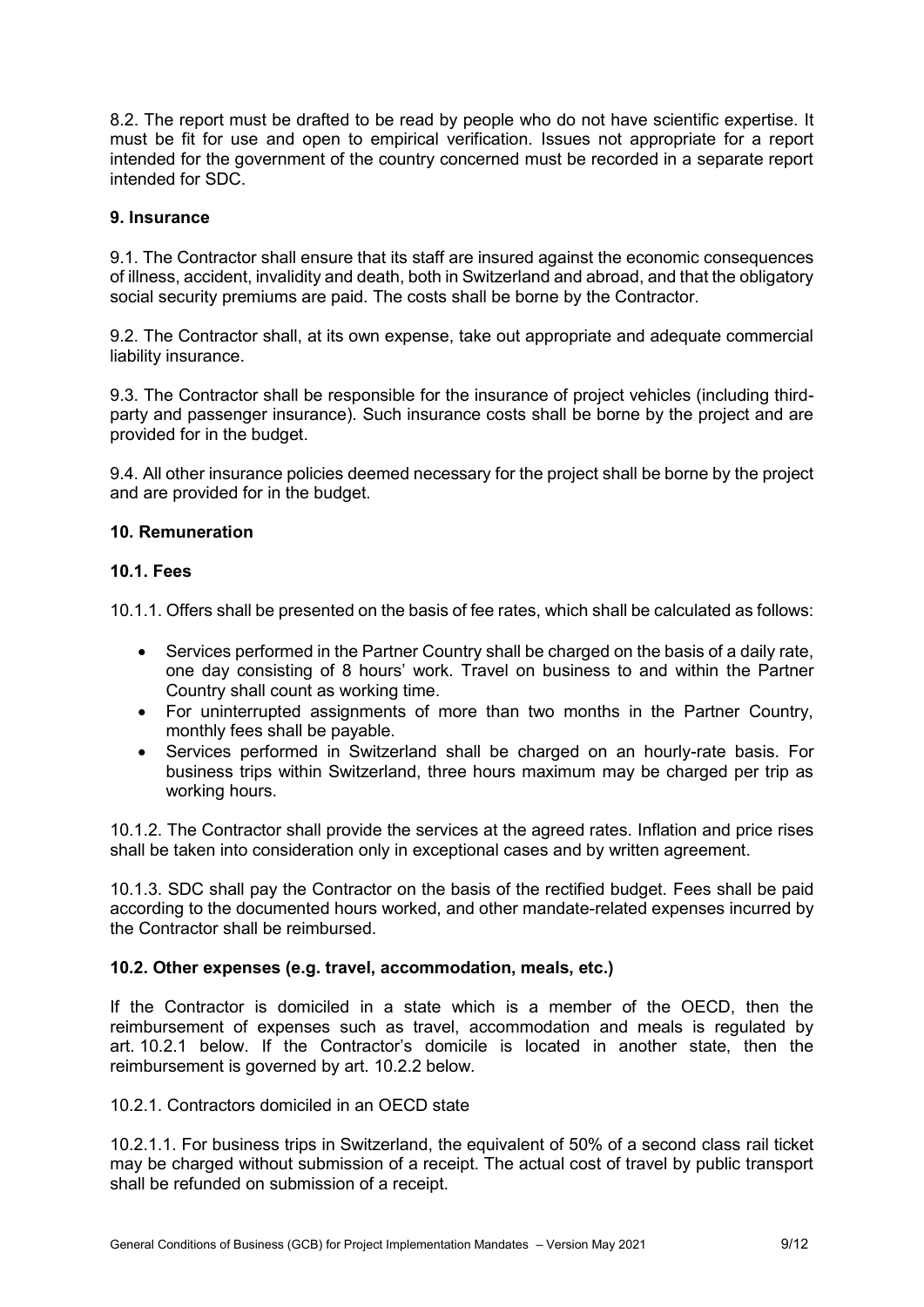10.2.1.2. The Contractor must normally order plane tickets from the Travel Office (BRZ) of the Federal Department of Foreign Affairs (FDFA). In all other cases, the FDFA shall reimburse documented flight costs up to the equivalent of the price of a ticket ordered from the BRZ. The flight class shall be determined by SDC. A lump-sum amount shall be agreed to cover incidental travel expenses (communication, visas, taxes, etc.), equivalent to 2% of the fee budgeted for services abroad, but no higher than CHF 1,000.

10.2.1.3. Expenses for accommodation and meals are according to the Fact sheet on compensation for fees and expenses of December 2015, which is part of the contract (available at: [www.fdfa.admin.ch](https://www.eda.admin.ch/eda/en/fdfa/fdfa/auftraege/informationen-downloads/information-contractors.html) > FDFA > Mandates > Information and downloads for Contractors and contribution recipients > Information for Contractors > Submission of offer). The rates are offered by the Contractor.

### 10.2.2. Contractors not domiciled in an OECD state

The rates for reimbursement of expenses such as travel costs, accommodation, meals, etc., of a Contractor whose domicile is not located in an OECD-member state are offered by the Contractor.

## **11. Intellectual property - Copyright**

11.1. Within the framework of the Contract, the results of the Contractor's work, rights of use and exploitation of intellectual property as well as all associated rights, including copyright and their disclosure, are reserved by SDC. SDC may, at the express request of the Contractor, mention the latter's involvement. SDC may also authorize the Contractor to use or exploit such intellectual property rights.

11.2. The Contractor undertakes not to violate the rights of third parties. Failing this, the Contractor undertakes to meet all claims by third parties arising from any violation of intellectual property rights for which it bears responsibility, and to bear the costs of any such violation, including its own legal costs and those of the Confederation, and any damage compensation.

11.3. SDC undertakes to inform the Contractor immediately of any damage compensation claim and to make available to the Contractor all the necessary documents for its defence, subject to SDC's obligation to maintain confidentiality.

11.4. If publication of a piece of information relating to this mandate arises from a legal requirement (e.g. as per the Freedom of Information Act<sup>9</sup>, the Public Procurement Act<sup>10</sup> and the Public Procurement Ordinance<sup>11</sup>

), the Contractor shall not regard such publication as a violation of its rights or as giving rise to any claim against the Swiss Confederation.

## **12. Confidentiality**

12.1. All verbal and written information exchanged in connection with the contract shall be treated as confidential and may not be made available to third parties not associated with the contract or used for purposes other than those for which it was provided or produced. The Contractor shall make its personnel aware of this confidentiality obligation.

 $\overline{a}$ 

 $9$  SR 152.3

<sup>10</sup> SR 172.056.1

<sup>11</sup> SR 172.056.11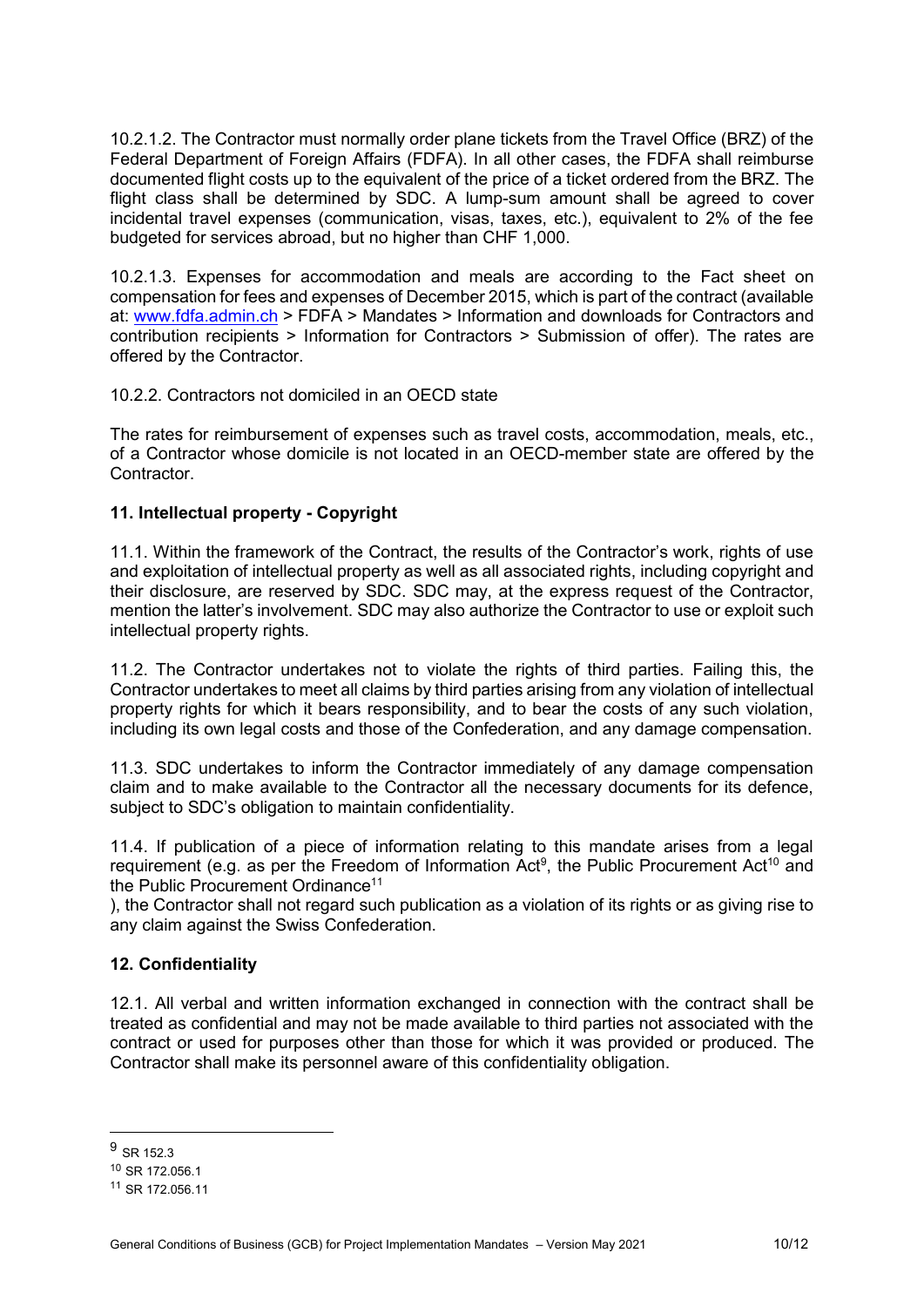12.2. Any publication or communication to third parties that would constitute a departure from the provisions of the preceding paragraph requires the prior written consent of SDC. If SDC gives such consent, the Contractor undertakes to provide such information accurately and to mention SDC as the contracting party.

12.3. The obligation set out in this article shall remain in force after termination of the contract.

# **13. Data protection**

The Contractor takes note that SDC will evaluate the quality of the services provided and agrees that this data may be processed within the FDFA in accordance with the Federal Law on Data Protection of 19 June 1992 (SR 235.1). The Contractor is entitled to consult these evaluations in accordance with the above-mentioned law.

# **14. Termination of the Contract**

# **14.1 Consequences of delays**

14.1.1 If, on expiry of a contractual deadline or on expiry of a subsequent reminder, the Contractor has still failed to provide the service concerned, it shall immediately be deemed to be in default and SDC shall be entitled to withdraw from the Contract by giving written notification. Services provided up to the termination of the Contract pursuant to the declaration of withdrawal shall be indemnified.

14.1.2. Alternatively, on expiry of the grace period, SDC may demand that the Contract be performed and an agreed penalty paid. This shall amount to 1‰ (one thousandth) of the value of the Contract per day's delay, increasing to a maximum of 10% of the total value. In the event of force majeure, or should the Contractor prove that neither it nor its auxiliaries are at fault, no contractual penalty shall be charged.

## **14.2 Other grounds for termination**

14.2.1. In addition to termination following formal notice, if one of the parties fails to fulfil a contractual obligation, the other party may terminate the Contract with immediate effect, having first given warning and allowed reasonable time for the situation to be remedied.

14.2.2. This Contract may be terminated by either party without explanation. The prior notice period shall be six months.

14.2.3. If performance of the Contract is prevented due to force majeure (natural disasters, etc.), political unrest, outbreak of armed conflict, significant deterioration of the security situation or similar circumstances, each party has the right to withdraw from the Contract with effect from the moment when it becomes impossible to perform.

14.2.4. If the credit assigned to the work of cooperation and development by Parliament is curtailed to the extent that the Swiss Confederation is unable to meet its contractual obligations in full or in part, SDC reserves the right to withdraw from the Contract or amend it accordingly with immediate effect, and undertakes to inform the Contractor immediately.

14.2.5. In the event of applicability of art. 14.2.1 to 14.2.4., both parties shall undertake to make every effort to minimize the cost of terminating the Contract. They shall furthermore refrain from making any claims for damages, with the exception of payment of expenses effectively incurred.